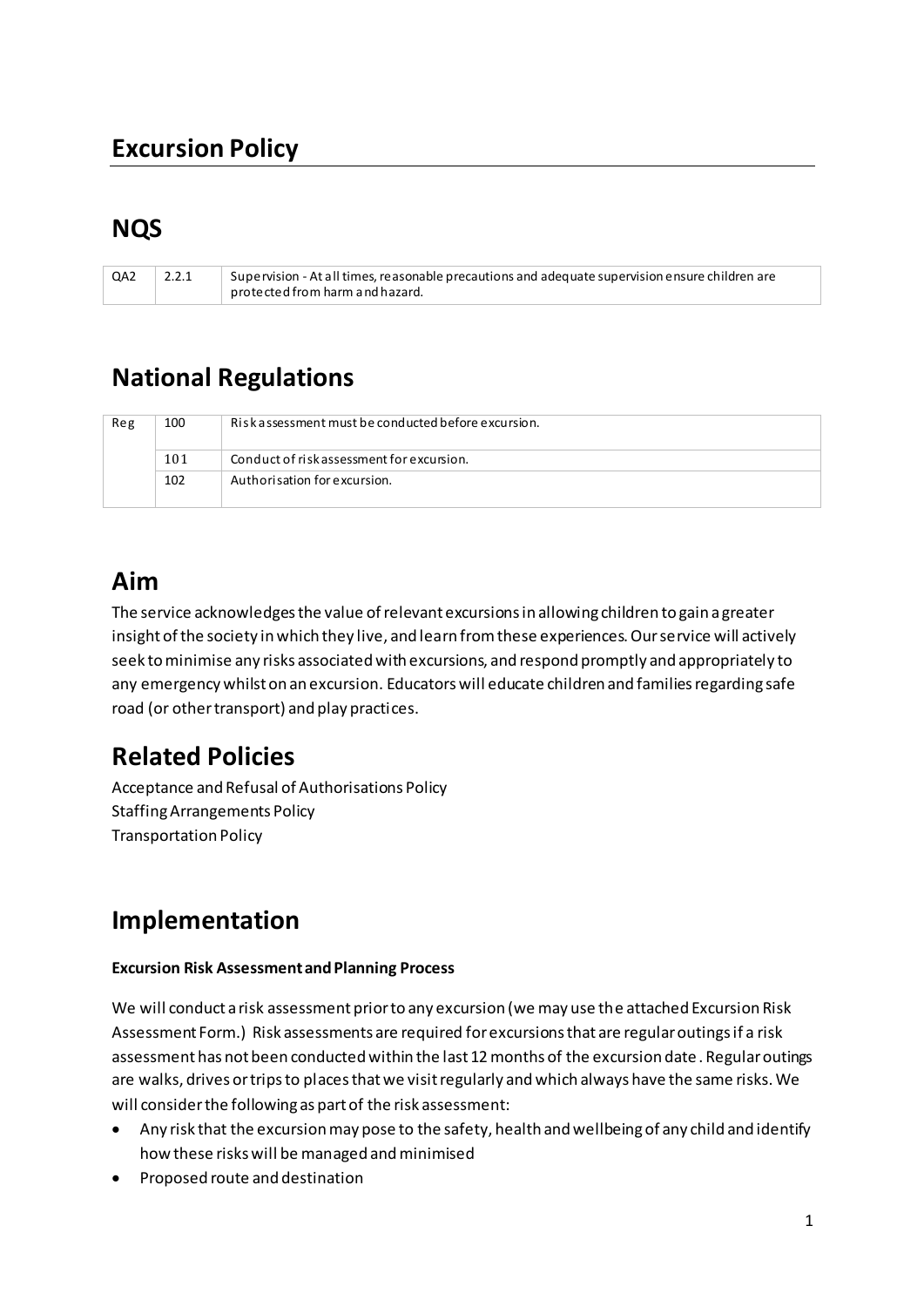- Any water hazards
- Any risks associated with water-based activities
- Transportation (to and from)
- The ratio of educators and children which must comply as a minimum with the ratios in the Staffing Arrangements Policy
- Whether extra adults are required for supervision and safety
- Specialised skills required (such as life-saving skills)
- Proposed activities
- Proposed duration
- Any medical conditions that need to be considered and managed for each child with specific health needs
- Items that should be taken

A parent or authorised person must provide written authorisation for the excursion (see Authorisation for Excursion Form attached). This authorisation only needs to be obtained once every 12 months for regular excursions. The authorisation will include:

- $\bullet$  Child's name
- Date of excursion (unless regular outing)
- Destination and proposed activities
- Mode of transport
- How long the child will be away from the centre
- Expected number of children attending
- Expected ratio of educators to children
- Expected number of additional adults who will be attending
- Advice risk assessment available at service and it can be viewed prior to excursion

We will request current emergency contact numbers when obtaining the authorisation.

We will provide at least 24 hours notice of the excursion to parents. This notice period will generally be at least two weeks.

The Excursion Checklist will be implemented prior to any excursion.

### **Transport Considerations**

The means of transport must be stated on the permission note.

Buses – ensure that the seating capacity as displayed on the compliance plate is not exceeded. All children must sit on seats, preferably with, or close to, an adult. Seat belt guidelines must be followed depending on the bus. If the bus has seat belts, they must be worn at all times.

Trains – contact the station prior to the excursion to inform them of the time you will be travelling, the destination and the number of children and adults who will be travelling. Arrangements should be made to arrive at the station with an adequate amount of time to allow for safe boarding. This will allow the station to inform the train guard so that he / she can hold the train for the period of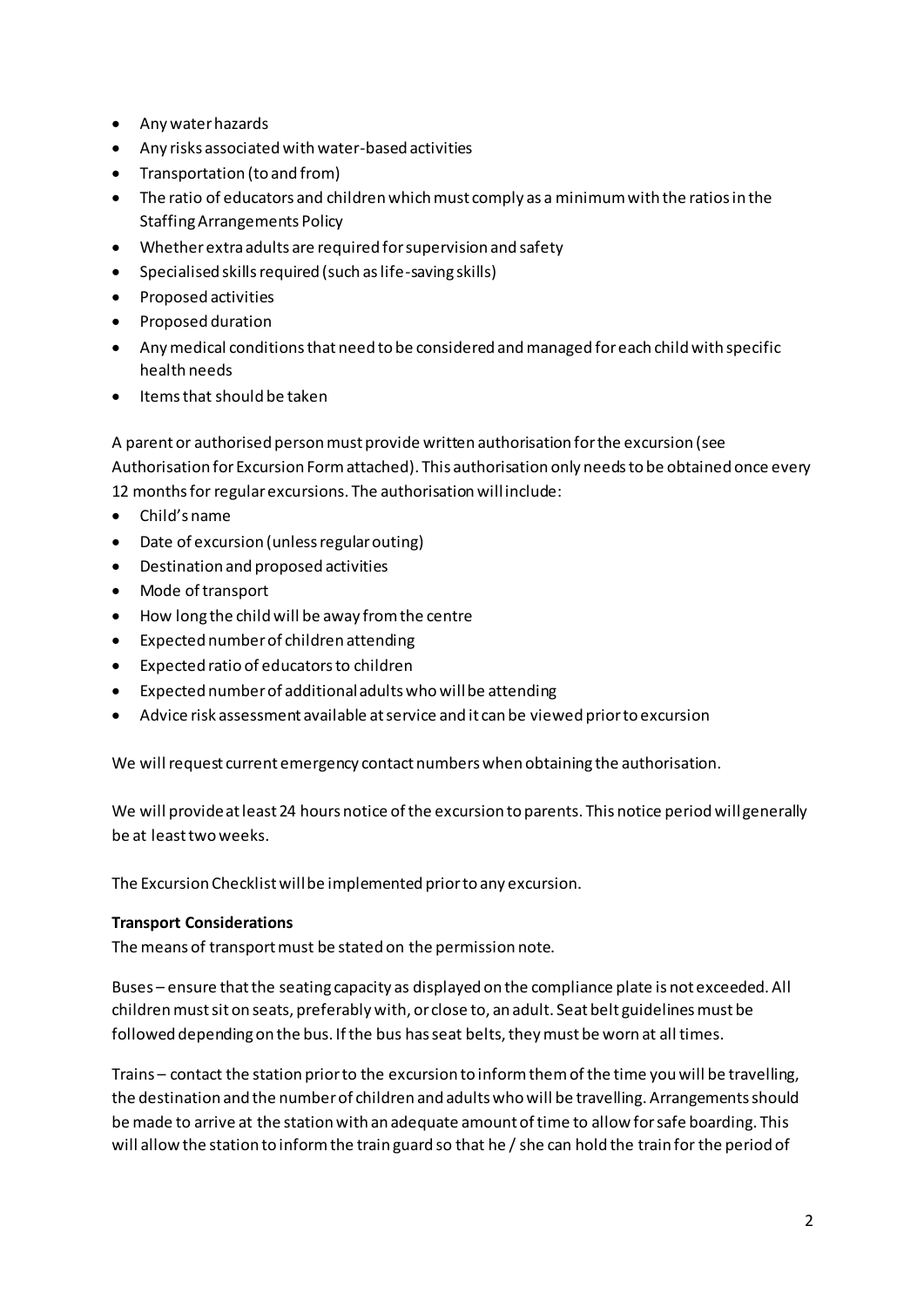time for safe boarding and alighting. All children should be seated at all times, with an adult close by. All children should be seated in the one carriage, if possible.

Cars – Any motor vehicle that is used to transport children on an excursion (other than a motor vehicle seating more than nine persons) is fitted with child restraints and/or seatbelts that are appropriate for the age and weight of each child, that conform to the Australian Standards, and are professionally installed or checked by an authorised restraint fitter.

### **Insurance**

Any excursion planned must be consistent with the requirements / exclusions of the Public Liability Cover held by the service.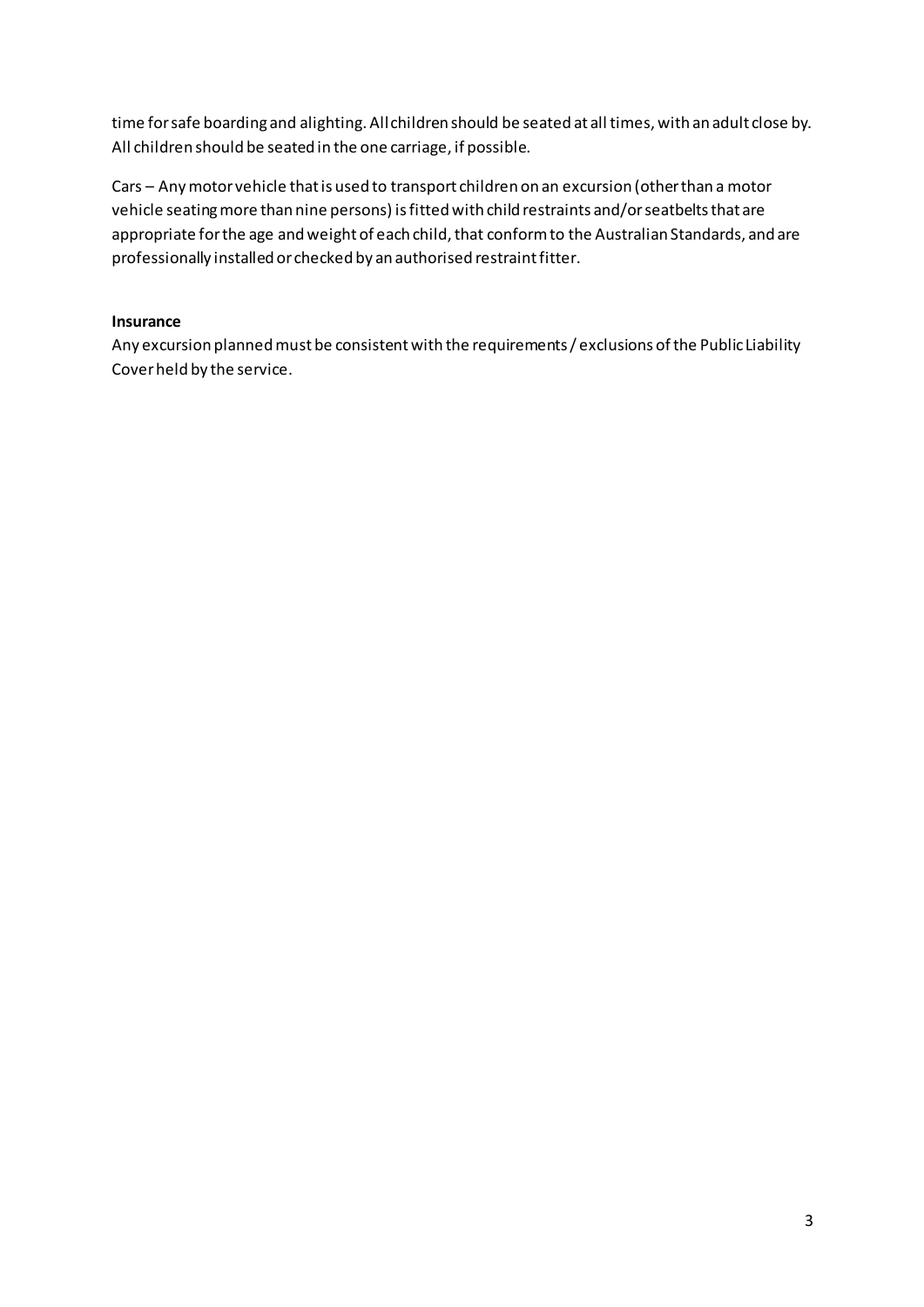# **Excursion Risk Assessment Form**

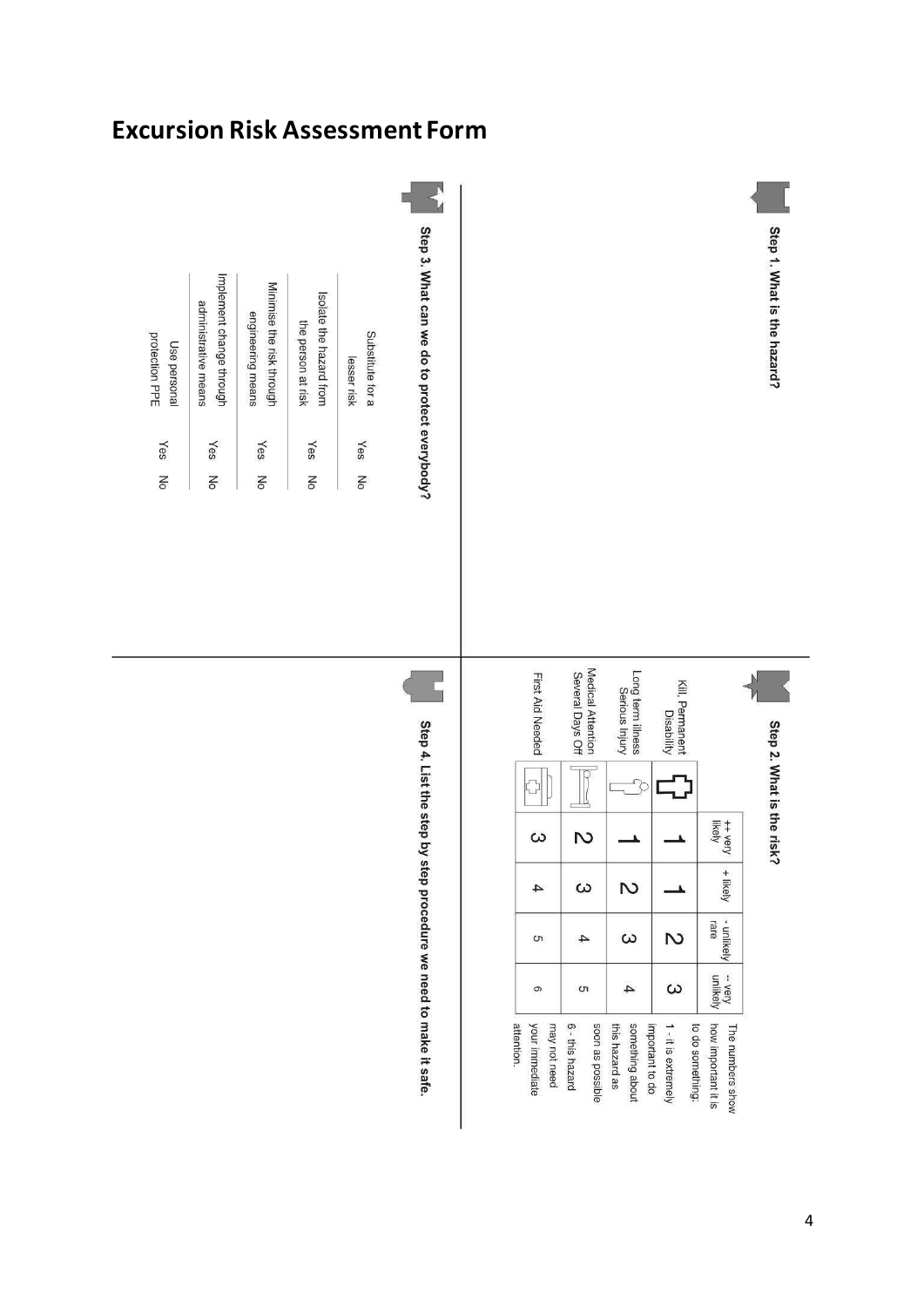As a part of the Excursion Risk Assessment we will consider the following details:

Time and Date of Proposed Excursion

Destination (s)

**Proposed Route (to and from)** 

**Water hazards** 

**Transportation Details (to and from)** 

**Number of Educators Attending** 

**Number of Children Attending** 

**Ratio of Educators to children** 

**Number of Additional Adults Required**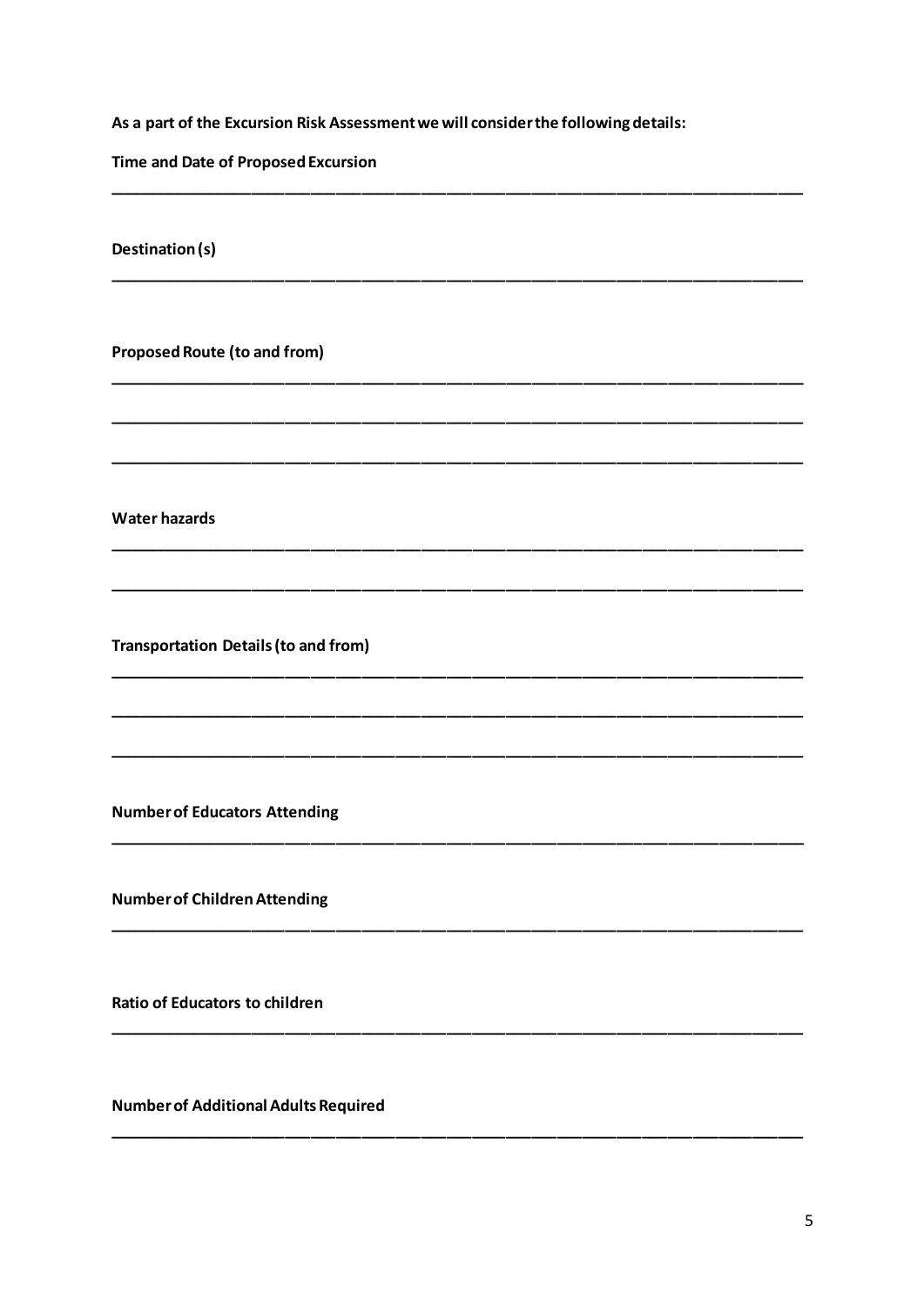Specialised skills needed to ensure children are adequately and safely supervised at all times (eg life-saving)

Availability of shade

**Proposed Duration** 

**Proposed Activities** 

Specific health care needs or medical conditions that need to be managed

Items to Be Taken by the Service (mobile phone, emergency contact details, etc)

Items to Be Taken by the Children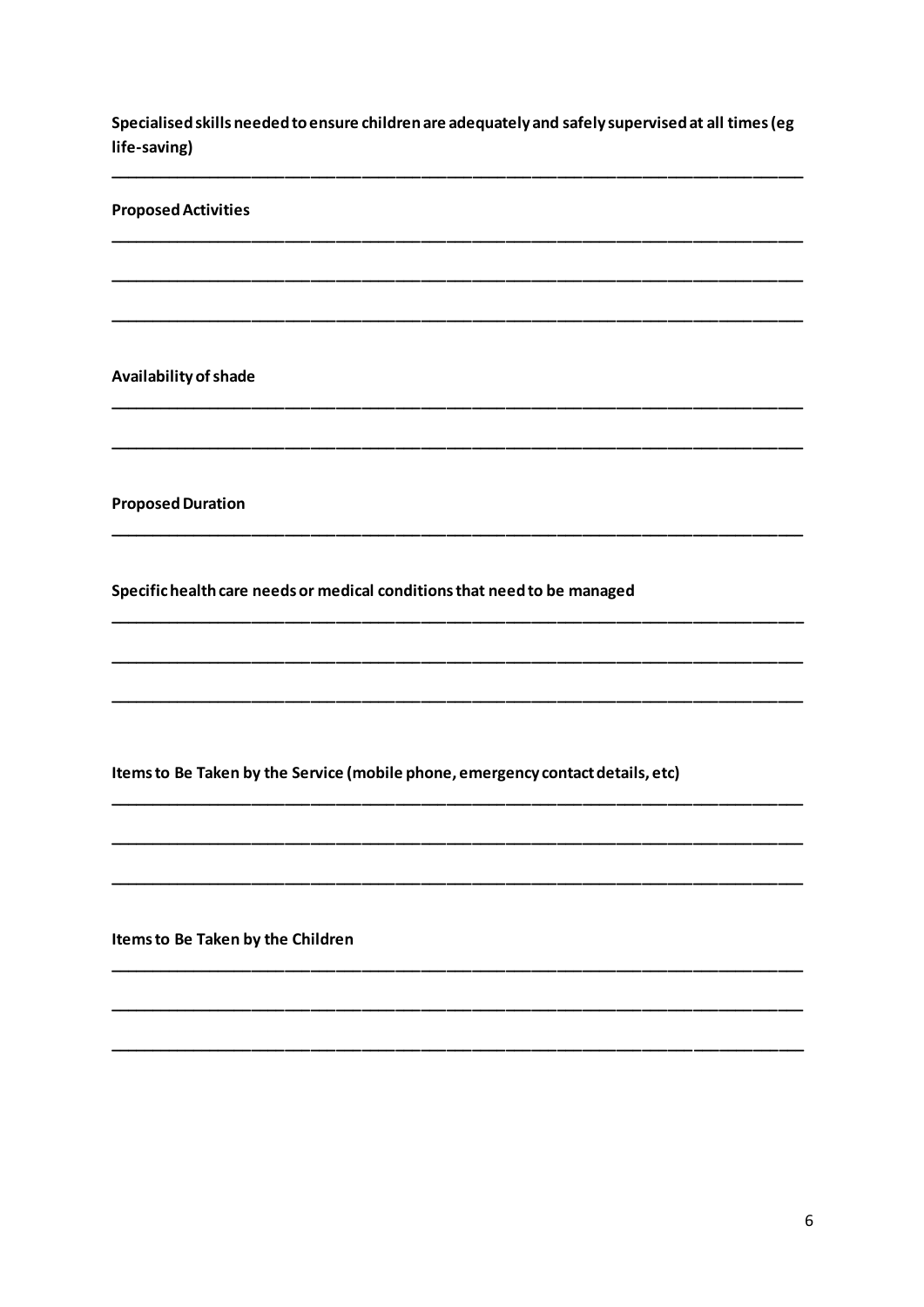# **Authorisation for Excursion Form**

Our service has organised an excursion for your child to attend. All of the relevant details are provided below for your convenience. The service has conducted an Excursion Risk Assessment which is available for your review upon request. For your child to attend, you are required to read this information and complete the Authority for Excursion Form. To complete this Form, you must be the child's parent or authorised on the child's enrolment record to authorise this excursion.

This excursion is a Regular Outing and this authorisation will cover the regular outing for 12 months. Please note that the Authority can be cancelled at any time.

### **Child's Full Name**

| Time and Date of Proposed Excursion |  |  |  |
|-------------------------------------|--|--|--|
| Destination(s)                      |  |  |  |
| <b>Reason for Excursion</b>         |  |  |  |
|                                     |  |  |  |
|                                     |  |  |  |
| <b>Proposed Activities</b>          |  |  |  |
|                                     |  |  |  |
|                                     |  |  |  |
| Route (to and from)                 |  |  |  |
|                                     |  |  |  |
|                                     |  |  |  |

**\_\_\_\_\_\_\_\_\_\_\_\_\_\_\_\_\_\_\_\_\_\_\_\_\_\_\_\_\_\_\_\_\_\_\_\_\_\_\_\_\_\_\_\_\_\_\_\_\_\_\_\_\_\_\_\_\_\_\_\_\_\_\_\_\_\_\_\_\_\_\_\_\_\_\_\_\_\_\_\_\_\_**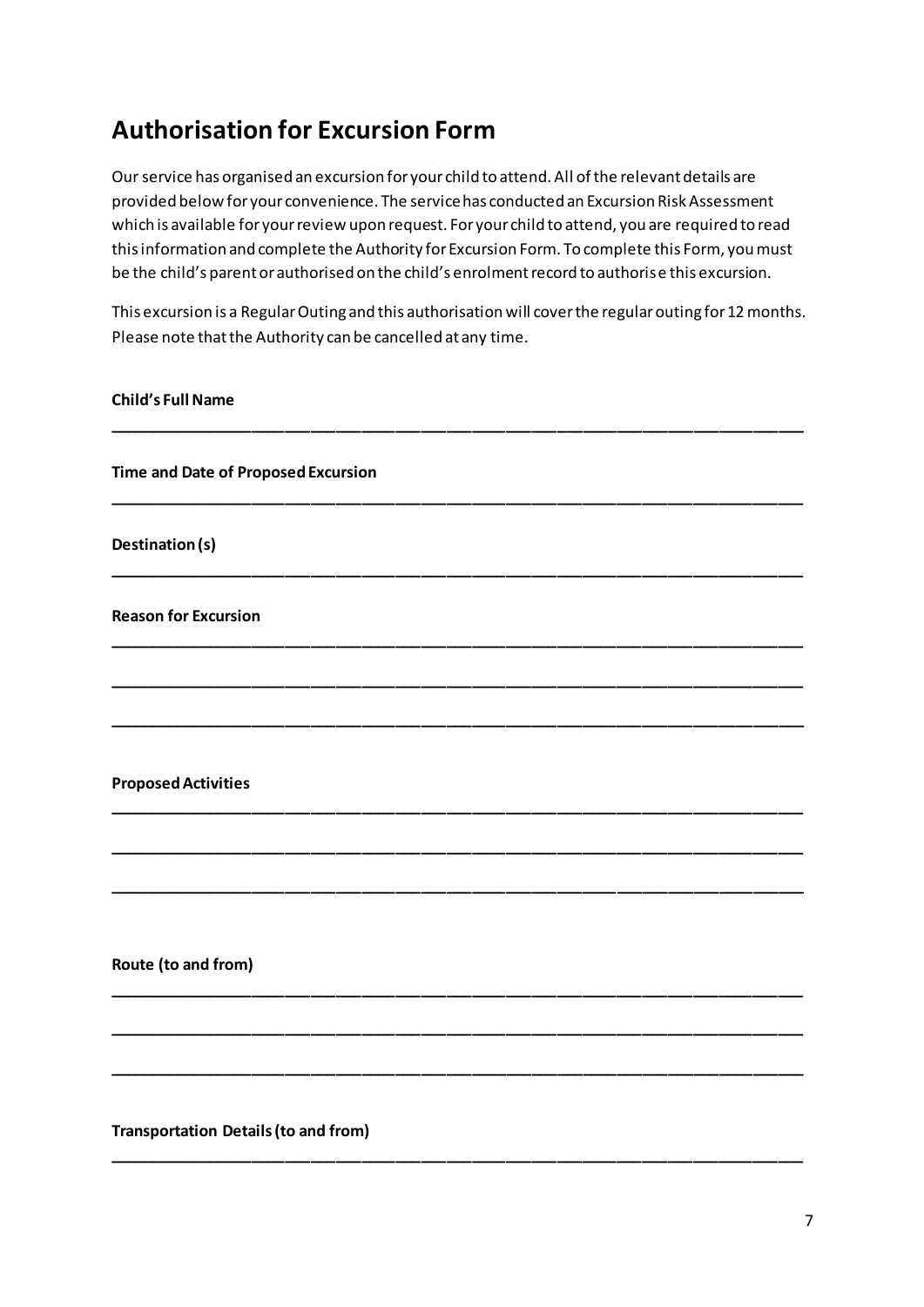The Period Children will be Away from the Service

**Number of Educators Attending** 

**Number of Children Attending** 

**Ratio of Educators to children** 

**Number of Additional Adults Attending** 

Items to Be Taken by the Child and Provided by the Parents

Authority for my Child to Attend the Excursion **Full Name** 

**Relationship to Child** 

**Current Emergency Contact Details (home or mobile phone number, email)** 

Interested in Volunteering to the Attend the Excursion? Please circle Yes

**No**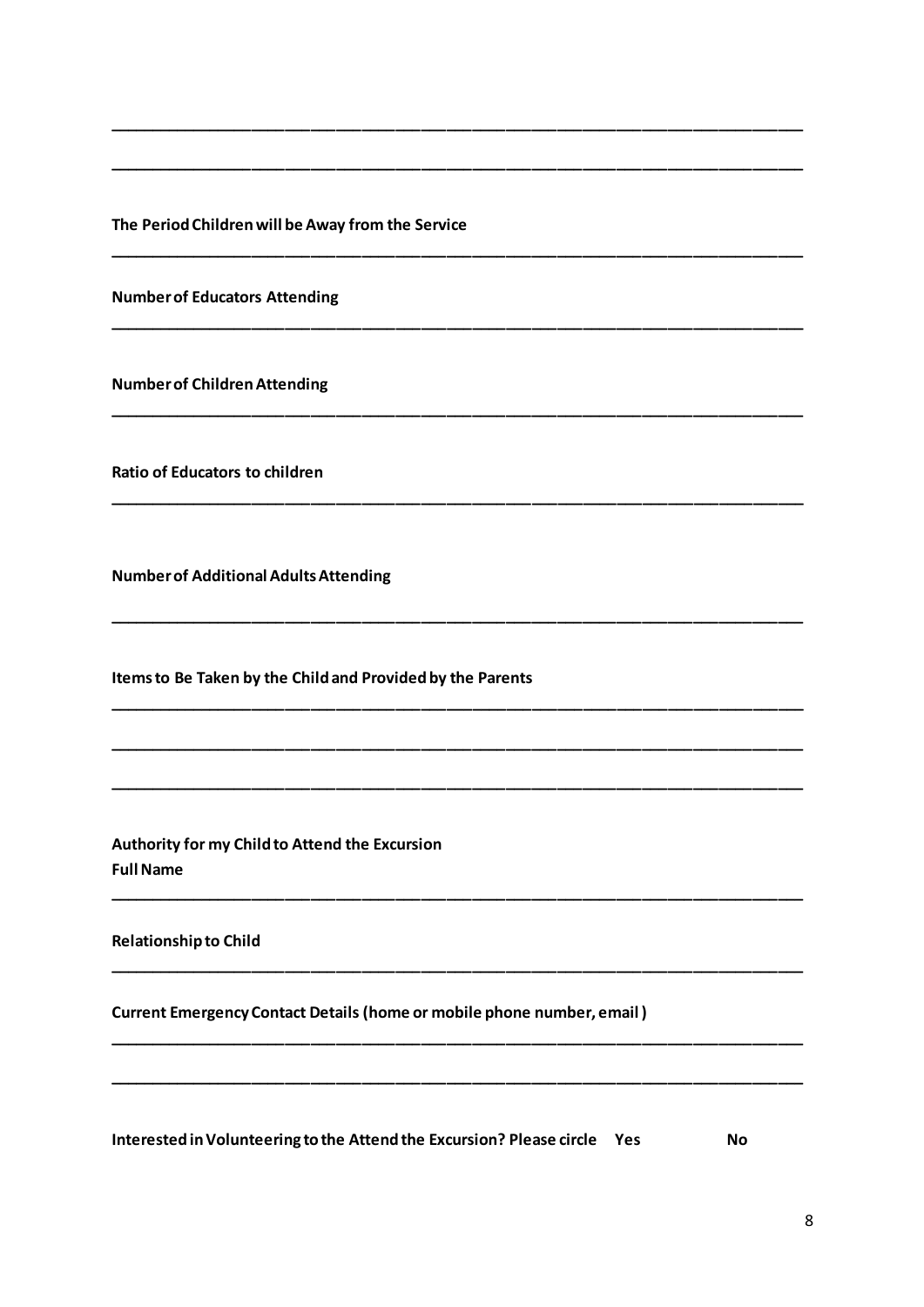#### **By signing the Authorisation for Excursion Form, I agree to and understand the following –**

- My child has my permission to attend the excursion listed. If the excursion is a regular outing, my child has permission to attend for 12 months after the date listed below
- **■** I am listed on the child's Enrolment Form as a Parent or authorised on the child's enrolment record to authorise this excursion
- I have read all of the details provided by the service and understand that I can access the Excursion Risk Assessment at the service

**\_\_\_\_\_\_\_\_\_\_\_\_\_\_\_\_\_\_\_\_\_\_\_\_\_\_\_\_\_\_\_\_\_\_\_\_\_\_\_\_\_\_\_\_\_\_\_\_\_\_\_\_\_\_\_\_\_\_\_\_\_\_\_\_\_\_\_\_\_\_\_\_\_\_\_\_\_\_\_\_**

**\_\_\_\_\_\_\_\_\_\_\_\_\_\_\_\_\_\_\_\_\_\_\_\_\_\_\_\_\_\_\_\_\_\_\_\_\_\_\_\_\_\_\_\_\_\_\_\_\_\_\_\_\_\_\_\_\_\_\_\_\_\_\_\_\_\_\_\_\_\_\_\_\_\_\_\_\_\_\_\_**

#### **Signature**

**Date**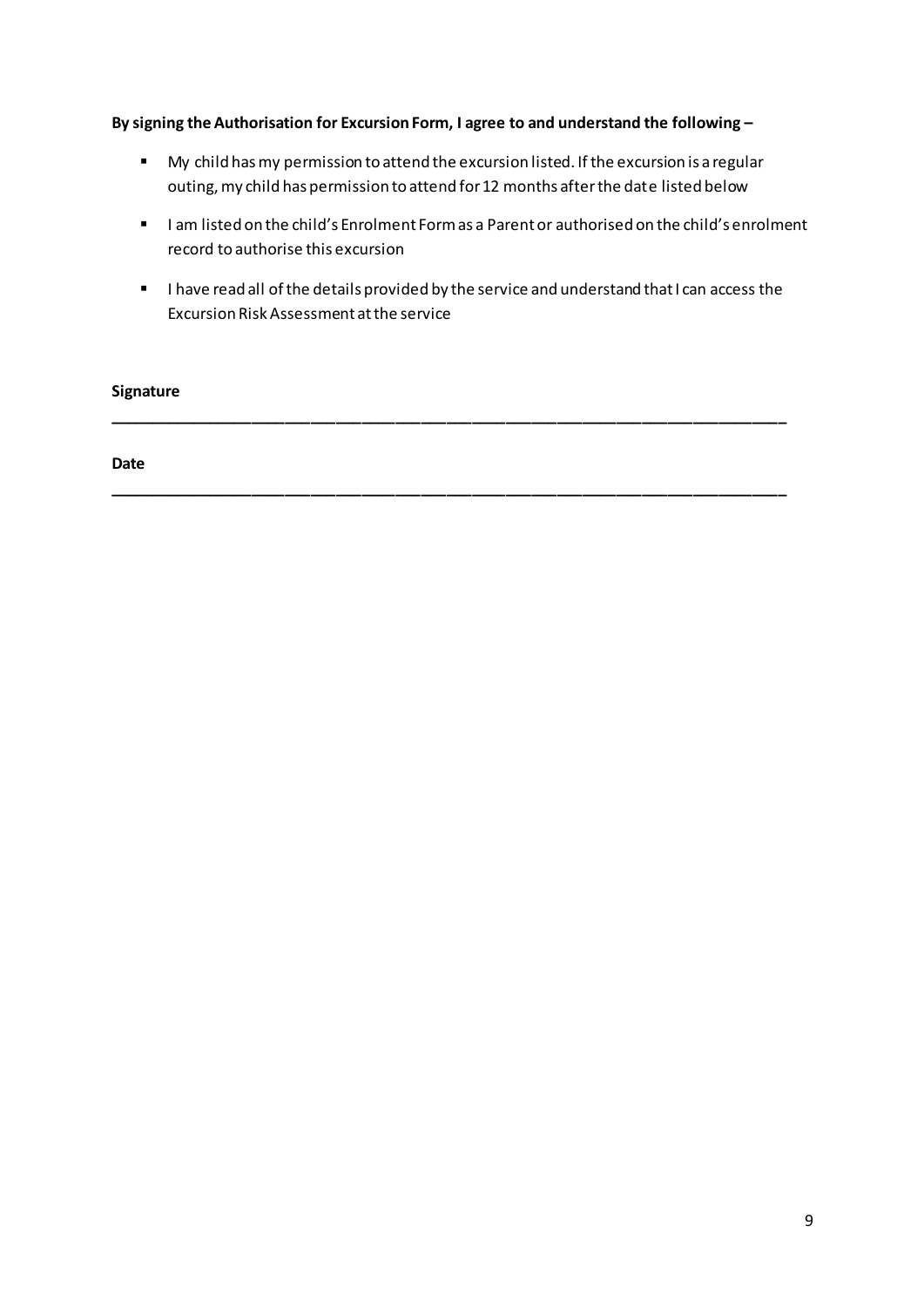# **Excursion Checklist**

#### Please circle

| yes | no | N/A | A risk assessment has been completed and steps taken to minimise any<br>identified risks                                                                                                                                       |
|-----|----|-----|--------------------------------------------------------------------------------------------------------------------------------------------------------------------------------------------------------------------------------|
| yes | no | N/A | A signed authorisation for the specific excursion and any specific activity<br>which is to take place during the excursion has been received. Regular<br>outings can be covered by one form for a period of 12 months          |
| yes | no | N/A | A list of children attending the excursion will be left at the service prior to<br>departure and a copy carried by the Supervisor who will cross check<br>against the children at regular intervals during the excursion       |
| yes | no | N/A | All children are equipped with appropriate clothing for the excursion.<br>For example - jumpers, sun hats, appropriate footwear, sunscreen                                                                                     |
| yes | no | N/A | Children will have access to shaded areas                                                                                                                                                                                      |
| yes | no | N/A | The excursion is consistent with the requirements/exclusions of the Public<br>Liability Insurance Cover held by the service                                                                                                    |
| yes | no | N/A | Educators are taking a fully stocked first aid kit                                                                                                                                                                             |
| yes | no | N/A | Educators are taking each child's current emergency contact details                                                                                                                                                            |
| yes | no | N/A | A mobile phone or change for a phone will be taken. Office staff know the<br>mobile number                                                                                                                                     |
| yes | no | N/A | A designated educator has been assigned to directly supervise any child<br>with a chronic illness/allergic condition, and will carry the child's<br>medication and current medical management plan throughout the<br>excursion |